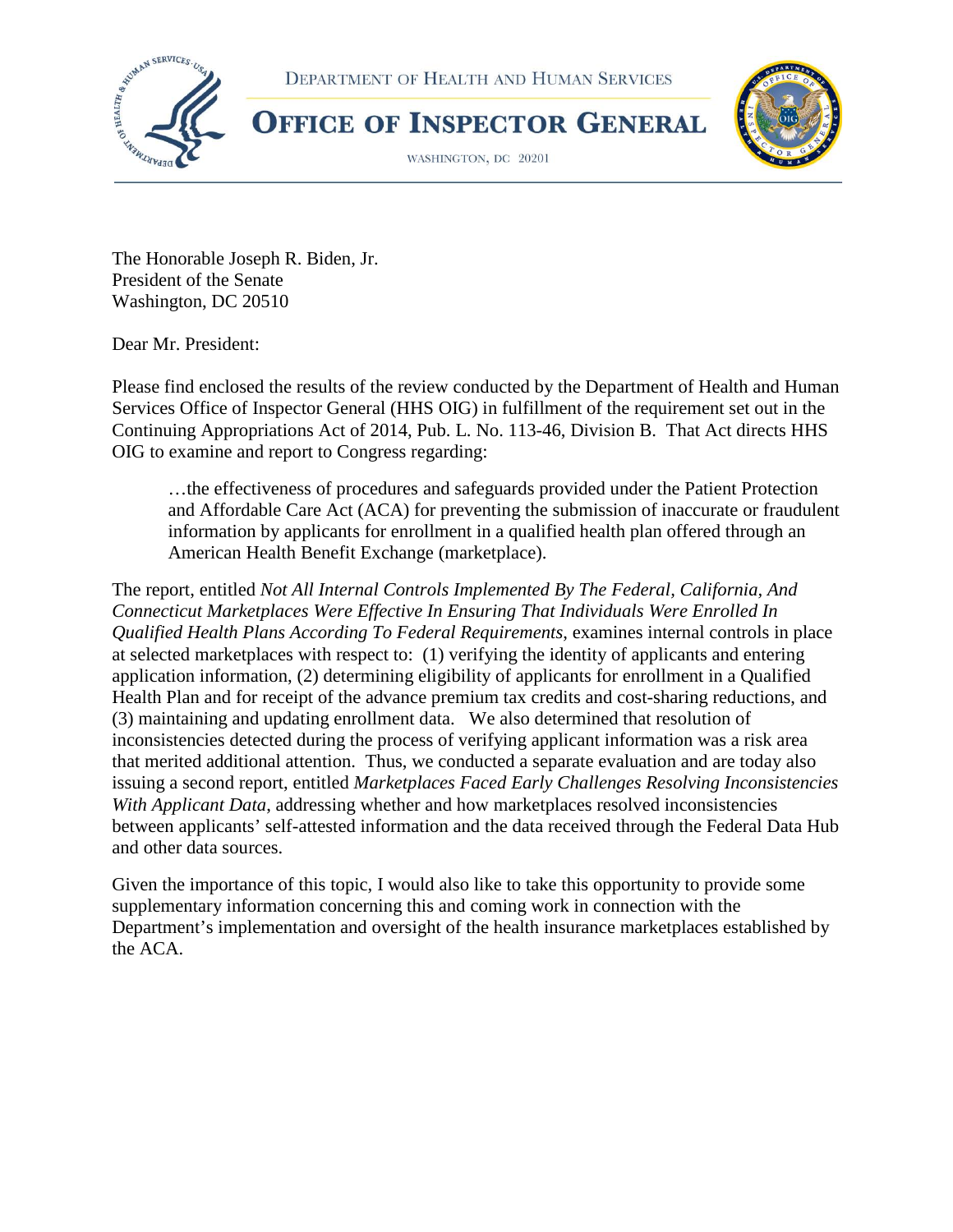These are the first two reports in a series relating to operations of the marketplaces. HHS OIG's continuing work and the work of our oversight partners will provide an increasingly detailed body of data for policy makers and stakeholders concerning marketplaces.<sup>[1](#page-1-0)</sup>

We began our body of work with an internal control audit. This type of audit can reveal whether there are reasonable assurances that the marketplace's eligibility verification procedures are effective and in compliance with law and can pinpoint where operational improvements are needed. Importantly, an internal control deficiency or an inconsistency in an applicant's information does not necessarily mean that an individual was improperly enrolled or wrongly received financial assistance through insurance affordability programs. Ongoing and future planned work by HHS OIG will examine the internal controls for determining income to meet eligibility requirements and the accuracy of benefit payments.

During our audit fieldwork, we requested access to income verification information provided to the marketplaces by the Internal Revenue Service (IRS). A question arose as to whether this Federal taxpayer information (FTI) could be disclosed to us under the Internal Revenue Code provision that protects the privacy of taxpayer information. We sought guidance from IRS. Because of our statutory deadline, our fieldwork ended while IRS was deliberating, so we could not directly test the marketplaces' procedures for determining applicants' eligibility for insurance affordability programs and the amounts of advance premium tax credits and cost-sharing reductions. IRS has since advised that HHS OIG does have access to FTI maintained by the Federal marketplace for purposes of this review. Accordingly, we are planning additional audit work. We remain in consultation with IRS concerning access to FTI at the State marketplaces and will schedule additional work accordingly. We note that IRS officials have been helpful in assisting us in navigating the complex and important provisions of the Internal Revenue Code protecting individuals' tax return information.

In closing, we have appreciated the cooperation and professionalism shown by the marketplaces in assisting with our audit work. If you have questions concerning the enclosed reviews, please do not hesitate to contact me.

Sincerely yours,

Daniel R. Levinson Inspector General

**Enclosures** 

<span id="page-1-0"></span> $1$  For a description of some additional ongoing audits and evaluations, please consult Appendix A to our Work Plan, found at [http://oig.hhs.gov/reports-and-publications/archives/workplan/2014/Work-Plan-](http://oig.hhs.gov/reports-and-publications/archives/workplan/2014/Work-Plan-2014.pdf)[2014.pdf.](http://oig.hhs.gov/reports-and-publications/archives/workplan/2014/Work-Plan-2014.pdf) HHS OIG continues to plan and start new work focused on the marketplaces.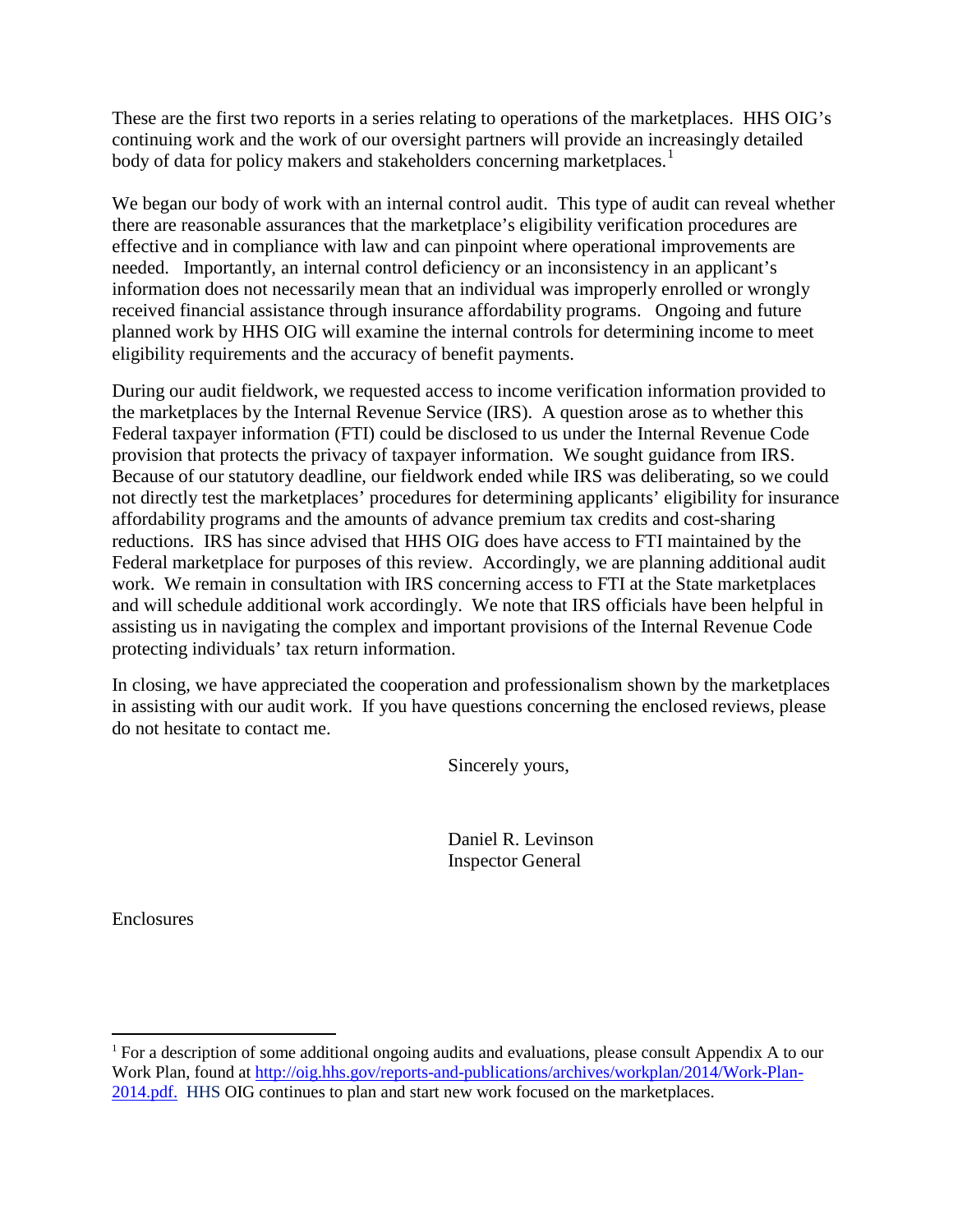

The Honorable John Boehner Speaker of the House of Representatives Washington, DC 20515

Dear Mr. Speaker:

Please find enclosed the results of the review conducted by the Department of Health and Human Services Office of Inspector General (HHS OIG) in fulfillment of the requirement set out in the Continuing Appropriations Act of 2014, Pub. L. No. 113-46, Division B. That Act directs HHS OIG to examine and report to Congress regarding:

…the effectiveness of procedures and safeguards provided under the Patient Protection and Affordable Care Act (ACA) for preventing the submission of inaccurate or fraudulent information by applicants for enrollment in a qualified health plan offered through an American Health Benefit Exchange (marketplace).

The report, entitled *Not All Internal Controls Implemented By The Federal, California, And Connecticut Marketplaces Were Effective In Ensuring That Individuals Were Enrolled In Qualified Health Plans According To Federal Requirements*, examines internal controls in place at selected marketplaces with respect to: (1) verifying the identity of applicants and entering application information, (2) determining eligibility of applicants for enrollment in a Qualified Health Plan and for receipt of the advance premium tax credits and cost-sharing reductions, and (3) maintaining and updating enrollment data. We also determined that resolution of inconsistencies detected during the process of verifying applicant information was a risk area that merited additional attention. Thus, we conducted a separate evaluation and are today also issuing a second report, entitled *Marketplaces Faced Early Challenges Resolving Inconsistencies With Applicant Data*, addressing whether and how marketplaces resolved inconsistencies between applicants' self-attested information and the data received through the Federal Data Hub and other data sources.

Given the importance of this topic, I would also like to take this opportunity to provide some supplementary information concerning this and coming work in connection with the Department's implementation and oversight of the health insurance marketplaces established by the ACA.